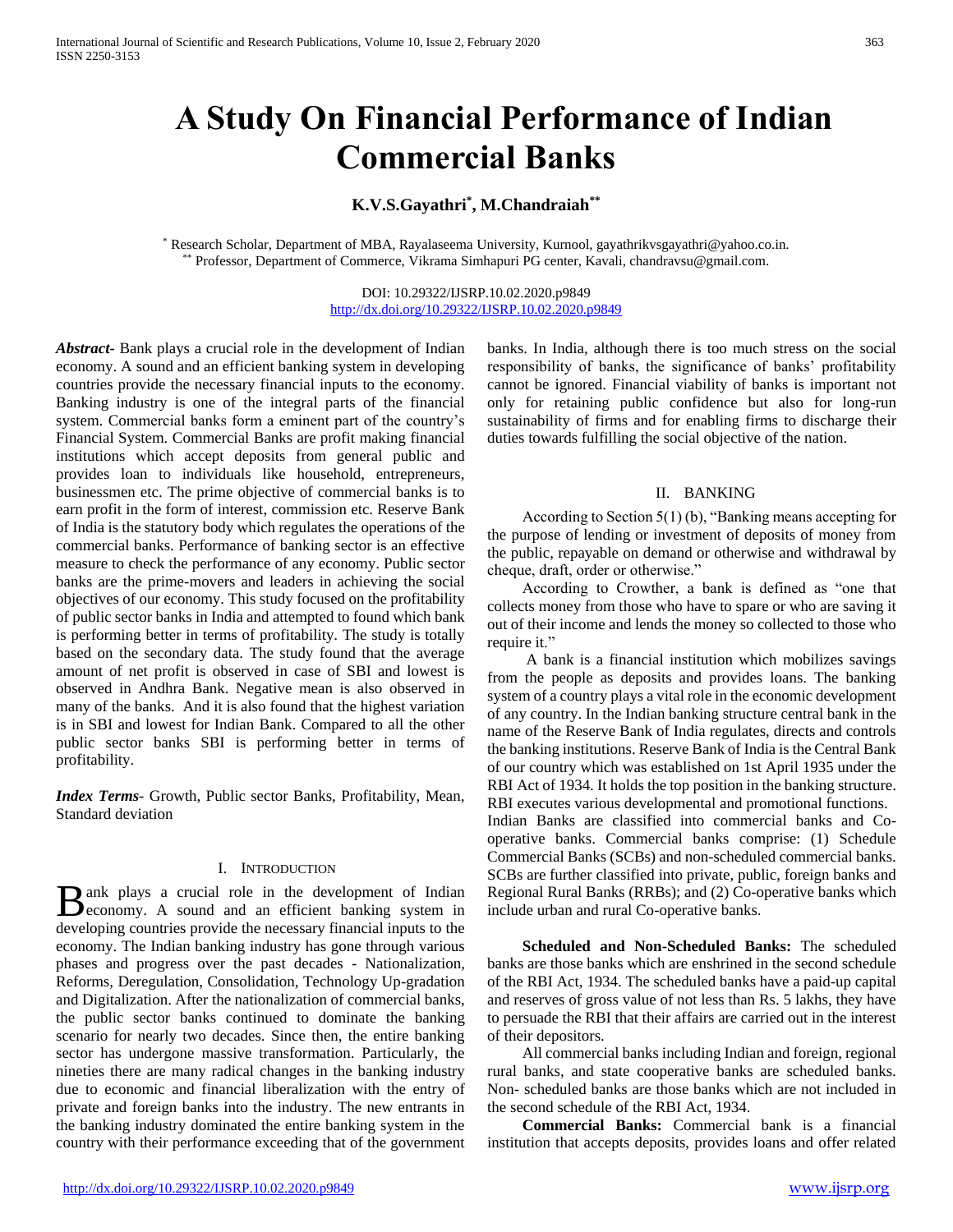services to various like accepting deposits and lending loans and advances to general customers and business man. These institutions run to earn profit. They meet the financial requirements of industries and various sectors like agriculture, rural development, etc. It is a profit making institution owned by government or private or of both. Commercial banks include public sector, private sector, foreign banks and regional rural banks:

 **Public Sector Banks:** Public Sector Banks are the financial institutions in which the majority stake is with the central government, which should be more than 50% in our country. In the month of August, 2019 the Finance Minister of India MS. Nirmala Sitharaman announced to merge 10 Public Sector Banks into four entities. The basic login behind this merger is to increase the global competitiveness of the Indian banks. Now the number of Public Sector Banks reduced to 12 from 27 in 2019 in India.

 **Private Sector Banks:** The private-sector banks are those banks where greater portion of stake or equity are held by the private shareholders and not by government. At present there are 22 private sector banks in India.

 **Foreign Banks:** A foreign bank is a financial institution runs with the obligation of following the regulations of both its home and its host countries. These banks have loan limits are based on the capital of the parent bank, thus allowing foreign banks to provide more loans than other subsidiary banks. Foreign banks are those banks which have their head offices abroad. For example, CITI bank, HSBC, Standard Chartered etc. are foreign banks in India.



**Fig: Structure of Indian Banking System**

 **Regional Rural Bank (RRB):** Regional Rural Banks (RRBs) established on October 2, 1975 in India. These banks provide credit to the weaker sections of the rural areas, particularly the small and marginal farmers, agricultural labourer, and small entrepreneurs. At present there are 45 RRBs in the country. NABARD holds the top position in the agricultural and rural development.

 **Co-operative Bank:** Co-operative bank was established under the co-operative credit societies act, 1904. These banks are organized and managed on the principal of co-operation and mutual help. The objective of co-operative banks is to provide rural credit. The cooperative banks in India play a vital role even today in rural co-operative financing.

 **Local Area Banks:** Local Area Banks (LABs) are small private banks, established as low cost structures which would render efficient and competitive financial intermediation services in a limited area of operation, i.e., primarily in rural and semiurban areas, comprising three contiguous districts.

 **Small finance banks:** Small finance banks are a type of [niche](https://en.wikipedia.org/wiki/Niche_market) [banks in India.](https://en.wikipedia.org/wiki/Banking_in_India) Banks with a small finance bank license can provide basic banking service of acceptance of [deposits](https://en.wikipedia.org/wiki/Bank_deposit) and [lending.](https://en.wikipedia.org/wiki/Bank_loan) The aim behind these to provide financial [inclusion](https://en.wikipedia.org/wiki/Financial_inclusion) to sections of the economy not being served by other banks, such as small business units, small and marginal farmers, micro and small industries and unorganised sector entities.

#### III. REVIEW OF LITERATURE

 **Dr.Sirisha and Dr. P.Malyadri (2018)** attempted to examine the performance of the public sector, private sector and foreign banks in their paper entitled "A study on financial performance of scheduled commercial banks". In this study the researcher compared the financial performance of the banks on the basis of different types of ratios. The study concluded that the private sector banks are performing well than the other bank groups. They are also financially sound when compared to other groups.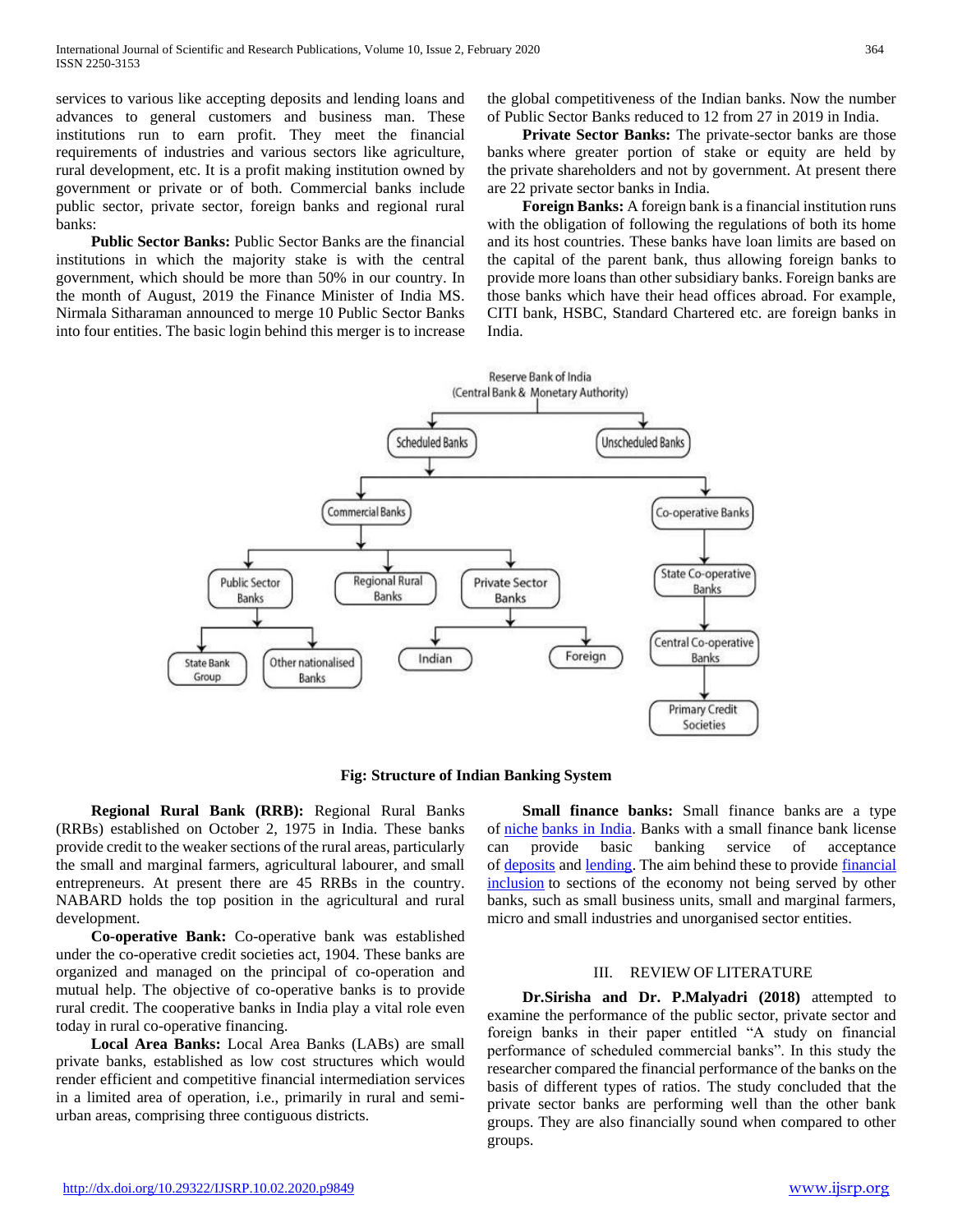**Dr.Shradha H.Budhedeo (2018)** made an attempt to study the performance of commercial banks in the article titled "Performance analysis of commercial bank groups in India". In the present study the author examined the performance of commercial banks based on the parameters- productivity, profitability and liquidity. Different ratios were calculated for measuring the performance. The study found that the foreign banks are leading the industry based on productivity. In case of profitability, private sector as well as the foreign banks showed outstanding performance. Foreign banks are maintaining high proportion of liquid assets to total assets and to total deposits.

 **Ravi kumar Jain, Bhimaraya Metri and K.P.Venugopala Rao (2019)** examined the effects of factors influencing the performance of commercial banks in their study "Determinants of profitability of Indian commercial banks". In this study the data is collectes during 2010-2016. The factors considered in this study are bank specific factors and macroeconomic factors. Factors which include bank specific factors are Return on Equity, Capital Adequacy, Asset quality, Management Efficiency, Earnings quality and Liquidity. Under macroeconomic factors Gross Domestic product, Industrial Production and inflation are considered. The results of this study suggested that the private sector banks performed better than the public sector banks in case of bank specific factors like NPAs, profit per employee, operating profit to total assets and capital adequacy ratio remained insignificant. The macro economic factors like GDP, IIP and WP

were significant in explaining the profitability of commercial banks in India.

#### IV. RESEARCH METHODOLOGY

#### **Objectives of the study:**

- To find out the profitability performance of public sector banks in India.
- To analyze the growth of public sector banks in India.

**Period of the study:** The study covered a period of 10 years i.e from 2009-10 to 2018-19.

**Methodology of the study:** The study is totally based on secondary data. The data were collected from secondary sourceswebsite of Reserve Bank of India and finance journals etc. In this study the profitability position of different public sector banks are analyzed by considering net profit. The tools used for this study are Mean and Standard Deviation.

### V. ANALYSIS OF THE STUDY

 The net profit of all the public sector banks are collected in this study and the growth of these banks were analyzed with the help of statistical tools like mean and standard deviation.

|                                                     | <b>NET PROFIT (Rs.cores)</b> |               |                  |               |               |               |               |               |               |               |
|-----------------------------------------------------|------------------------------|---------------|------------------|---------------|---------------|---------------|---------------|---------------|---------------|---------------|
| <b>THE</b><br><b>NAME</b><br>OF<br><b>BANK</b>      | 2009-<br>2010                | 2010-<br>2011 | $2011 -$<br>2012 | 2012-<br>2013 | 2013-<br>2014 | 2014-<br>2015 | 2015-<br>2016 | 2016-<br>2017 | 2017-<br>2018 | 2018-<br>2019 |
| <b>SBI</b>                                          | 9,166                        | 2,651         | 11,707           | 14,105        | 10,891        | 13,102        | 11589.36      | $-1382.68$    | $-6547.45$    | 862.23        |
| <b>ALLAHABAD</b><br><b>BANK</b>                     | 1,206.30                     | 1,423.10      | 1.866.80         | 1,185.20      | 1,172         | 621           | $-743.31$     | $-313.52$     | $-4674.37$    | $-8333.96$    |
| <b>ANDHRA BANK</b>                                  | 1,045.80                     | 1,267.10      | 1,344.70         | 1,289.10      | 435.6         | 638           | 539.84        | 174.33        | $-3412.53$    | $-2786.13$    |
| <b>BANK OF BARODA</b>                               | 3,058.30                     | 4,241.70      | 5,007.00         | 4.480.70      | 4,541.10      | 3,398         | $-5359.54$    | 1383.14       | $-2431.81$    | 433.52        |
| <b>BANK OF INDIA</b>                                | 1,741.10                     | 2.488.70      | 2.677.50         | 2,749.30      | 2,729.30      | 1,708.90      | $-6089.21$    | $-1558.31$    | $-6043.71$    | $-5546.9$     |
| <b>BANK</b><br>OF<br><b>MAHARASHTRA</b>             | 440                          | 330.4         | 430.8            | 7,595         | 386           | 450.7         | 100.68        | $-1372.51$    | $-1145.65$    | $-4783.88$    |
| <b>CANARA BANK</b>                                  | 3,021.40                     | 4,025.90      | 3,282.70         | 2,872.10      | 2,438.20      | 2,702.60      | $-2812.82$    | 1121.92       | $-4222.24$    | 347.02        |
| <b>CENTRAL</b><br><b>BANK</b><br>OF INDIA           | 1,058.20                     | 1,252.40      | 533              | 1,015.00      | $-1262.8$     | 606.4         | $-1418.19$    | $-2439.1$     | $-5104.9$     | $-5641.48$    |
| <b>CORPORATION</b><br><b>BANK</b>                   | 1,170.30                     | 1,413.30      | 1,506.00         | 1,434.70      | 561.7         | 584           | $-506.48$     | 561.21        | $-4053.94$    | $-6332.98$    |
| <b>DENA BANK</b>                                    | 511.3                        | 611.6         | 803.1            | 810.4         | 551.7         | 265.5         | $-935.32$     | $-863.62$     | $-1923.15$    | $-6338.68$    |
| <b>INDIAN BANK</b>                                  | 1,555.00                     | 1,714.10      | 1,747.00         | 1,581.10      | 1,158.90      | 1,005.20      | 711.38        | 1405.68       | 1258.99       | 321.95        |
| <b>INDIAN</b><br><b>OVERSEAS BANK</b>               | 707                          | 10,725        | 1,050.10         | 567.2         | 601.7         | -454.3        | $-2897.33$    | $-3416.74$    | $-6299.49$    | $-3737.88$    |
| ORIENTAL<br><b>BANK</b><br>OF COMMERCE              | 1,134.70                     | 1,502.90      | 1,141.60         | 1,327.90      | 1,139.40      | 497.1         | 156.08        | $-1094.07$    | -5871.74      | 54.99         |
| <b>PUNJAB</b><br>$\&$<br><b>SIND</b><br><b>BANK</b> | 5,088                        | 526.20        | 451.3            | 339.2         | 300.6         | 121.3         | 335.97        | 201.08        | $-743.8$      | $-543.48$     |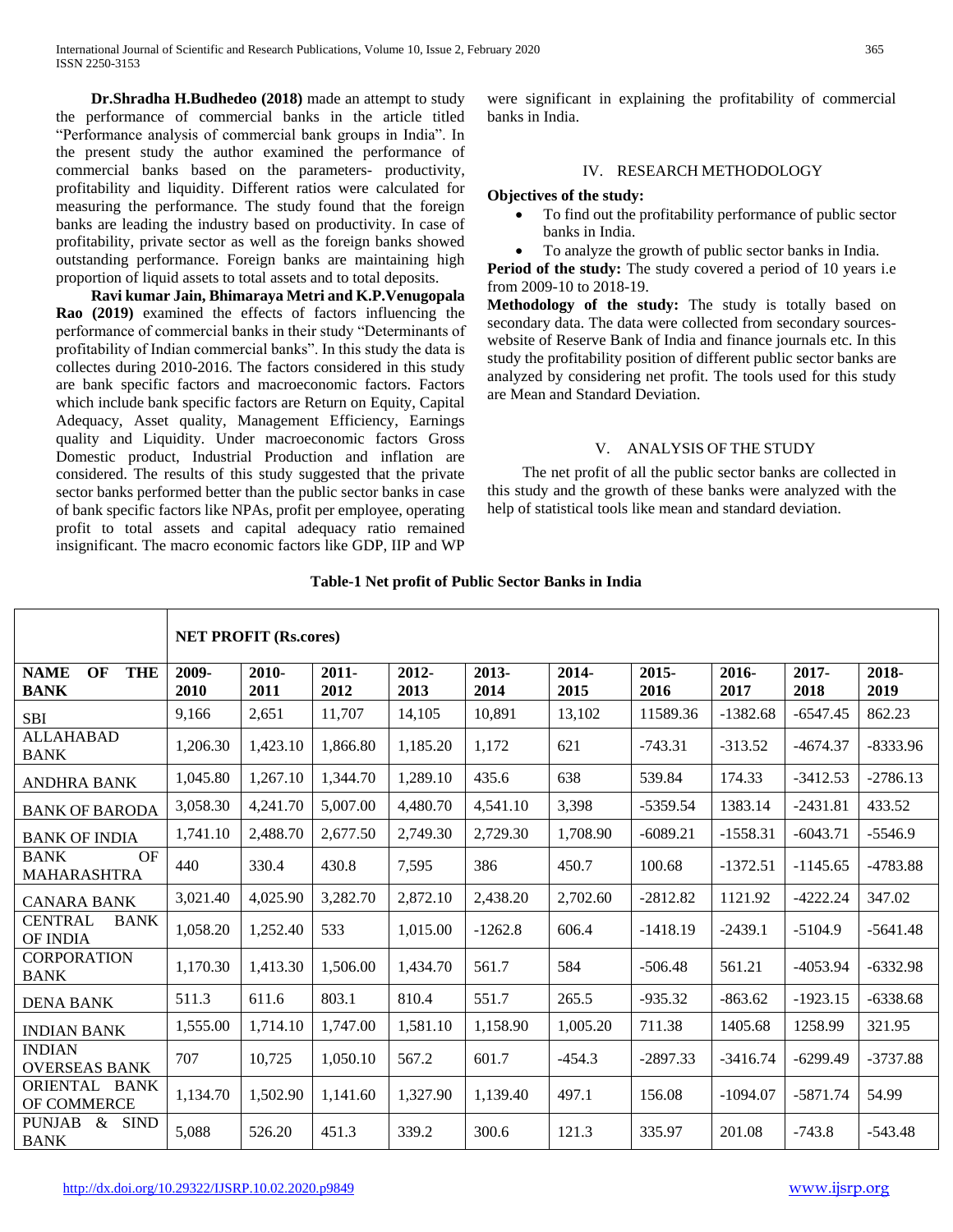| <b>PUNJAB</b><br><b>NATIONAL BANK</b>   | 3.905.40 | 4.433.50 | 4.884.20 | 4.747.70 | 3.342.60    | 3.061.60 | $-3974.4$  | 1324.8     | $-12282.8$ | $-9975.49$ |
|-----------------------------------------|----------|----------|----------|----------|-------------|----------|------------|------------|------------|------------|
| <b>SYNDICATE BANK</b>                   | 8,133    | 1.047.90 | 1.313.4  | 2.004.40 | 1,711.50    | 1.522.90 | $-1643.49$ | 358.95     | $-3222.84$ | $-2588.29$ |
| <b>UCO BANK</b>                         | 1.012.20 | 906.5    | 1.108.70 | 6.182    | 1,510.50    | 1,137.80 | $-2799.26$ | $-1850.67$ | $-4436.37$ | $-4321.08$ |
| BANK OF<br><b>UNION</b><br><b>INDIA</b> | 2.074.90 | 2.081.90 | 1,787.10 | 2,158    | 1,696.20    | 1,781.60 | 1351.6     | 555.21     | $-5247.37$ | $-2947.45$ |
| UNITED BANK OF<br><b>INDIA</b>          | 322.4    | 524      | 632.5    | 3,919    | $-1.213.40$ | 256      | $-281.96$  | 219.51     | $-1454.45$ | $-2315.93$ |
| <b>VIJAYA BANK</b>                      | 507.3    | 523.8    | 581      | 586      | 415.9       | 439.4    | 381.8      | 750.49     | 727.02     | $-2434.11$ |

Table-1 shows the net profit of all the public sector banks and table-2 is the analysis of net profit of all the public sector banks with the help of statistical tools.

| Table-2 Mean and Standard Deviation of Net profit of Public Sector Banks in India |  |  |  |  |
|-----------------------------------------------------------------------------------|--|--|--|--|
|                                                                                   |  |  |  |  |

| <b>NAME OF THE BANK</b>                                 | <b>MEAN</b><br>(Rs.<br>Crores) | <b>STANDARD</b><br><b>DEVIATION</b><br>(Rs. Crores) |  |
|---------------------------------------------------------|--------------------------------|-----------------------------------------------------|--|
| <b>SBI</b>                                              | 6614                           | 7146.62                                             |  |
| ALLAHABAD BANK                                          | $-654$                         | 3295.47                                             |  |
| <b>ANDHRA BANK</b>                                      | 54                             | 1714.89                                             |  |
| <b>BANK OF BARODA</b>                                   | 1875                           | 3435.71                                             |  |
| <b>BANK OF INDIA</b>                                    | $-514$                         | 3922.56                                             |  |
| <b>BANK OF MAHARASHTRA</b>                              | 243                            | 3055.51                                             |  |
| CANARA BANK                                             | 1278                           | 2756.9                                              |  |
| <b>CENTRAL BANK OF INDIA</b>                            | $-1140$                        | 2556.31                                             |  |
| <b>CORPORATION BANK</b>                                 | -366                           | 2669.21                                             |  |
| <b>DENA BANK</b>                                        | $-651$                         | 2200.4                                              |  |
| <b>INDIAN BANK</b>                                      | 1246                           | 460.54                                              |  |
| <b>INDIAN OVERSEAS BANK</b>                             | $-351$                         | 4597.67                                             |  |
| <b>ORIENTAL</b><br><b>BANK</b><br>OF<br><b>COMMERCE</b> | $-1$                           | 2207.56                                             |  |
| <b>PUNJAB &amp; SIND BANK</b>                           | 608                            | 1629.53                                             |  |
| PUNJAB NATIONAL BANK                                    | $-53$                          | 6409.64                                             |  |
| <b>SYNDICATE BANK</b>                                   | 814                            | 3362.77                                             |  |
| <b>UCO BANK</b>                                         | $-155$                         | 3235.96                                             |  |
| UNION BANK OF INDIA                                     | 529                            | 2540.75                                             |  |
| UNITED BANK OF INDIA                                    | 61                             | 1674.81                                             |  |
| VIJAYA BANK                                             | 248                            | 950.24                                              |  |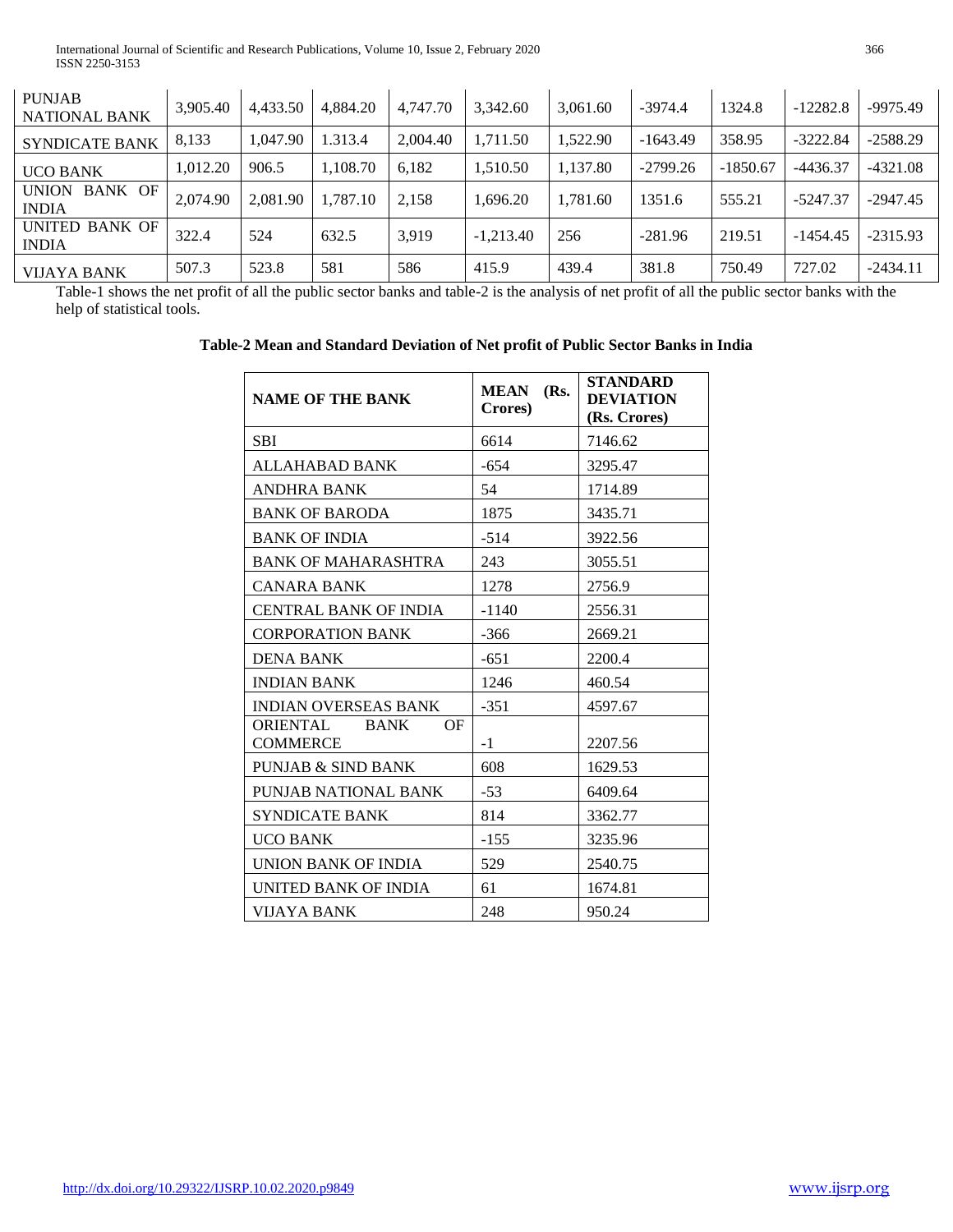

**Chart.1: Mean of Net profit of Public Sector Banks in India**



### VI. SUMMARY

- The average amount of net profit is highest in case of SBI i.e. Rs.6614crores and next to SBI Bank of Baroda stood second i.e Rs.1875 crores.
- The lowest average amount of net profit is found in Andhra Bank i.e. Rs.54 crores.
- The negative mean is observed in case of Central Bank of India i.e Rs.-1140 crores and next to it Allahabad bank showed negative average amount of net profit i.e. Rs.-654 crores.
- More deviation is observed in SBI when compared to other banks i.e 7146.62 crores and next to that Punjab National Bank.
- Lower variation in net profit is found in Indian Bank i.e 460.54crores.

#### VII. CONCLUSION

 This is concluded from the above analysis the SBI is performing better when compared to all the other public sector banks in terms of profitability.